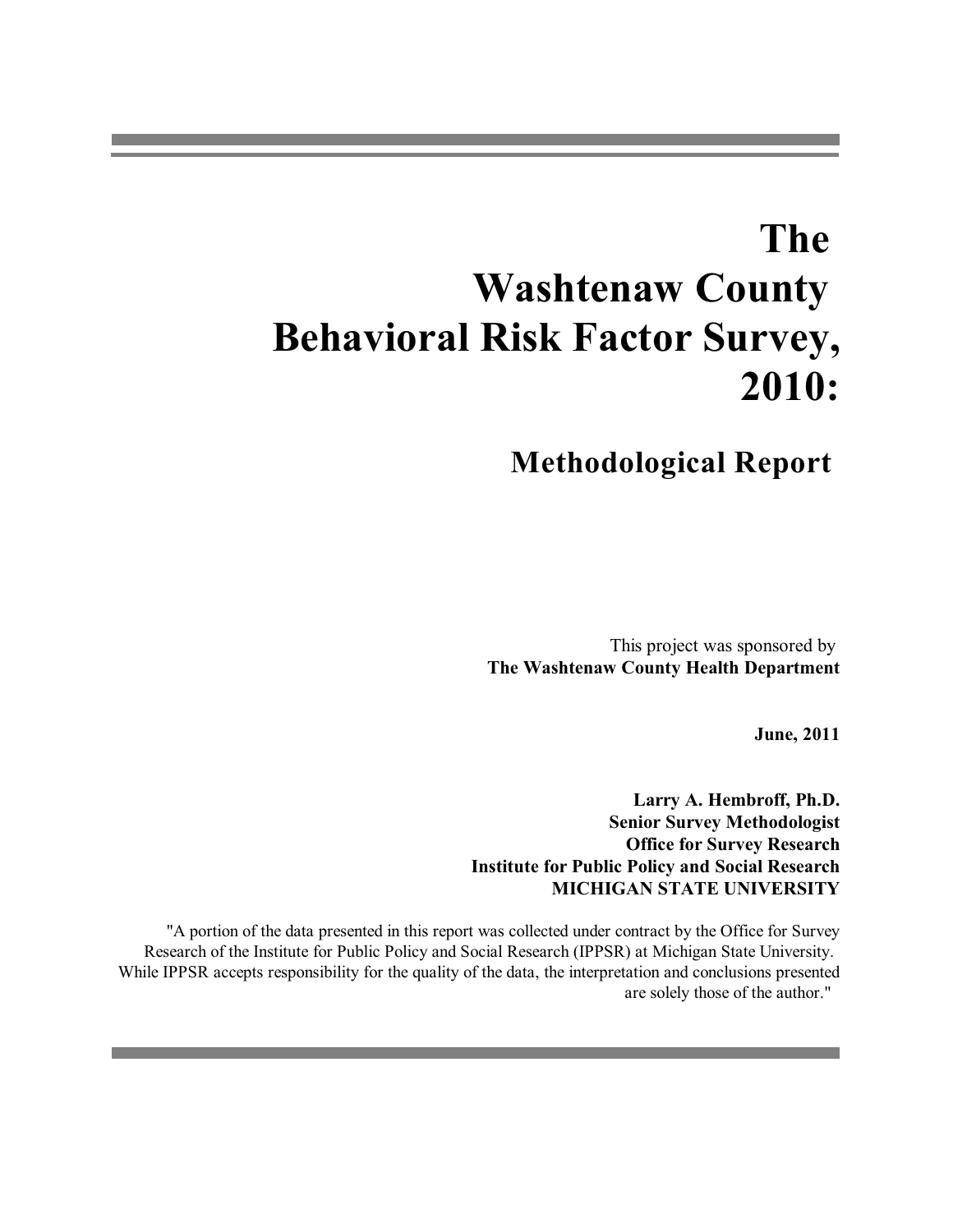#### **Acknowledgments**

Projects of this magnitude are only possible through the cooperative efforts of many individuals. I gratefully acknowledge the assistance of the nearly 2,250 residents of Washtenaw County who gave up some of their time and a degree of their privacy for the larger goal of helping assess the current state of health, access to care, and disease prevention in the county. I also wish to acknowledge Mr. Chris Fussman at the Michigan Department of Community Health who oversees the Michigan BRFS. Within the Office for Survey Research, I wish to acknowledge Ms. Lin Stork and the nearly one hundred fifty telephone interviewers Ms.Stork hired, trained, and managed in order to collect the survey data represented in this report. I also wish to acknowledge Ms. Debra Rusz who manages the BRFS implementation and sample administration within OSR and the project management team assisting her in 2010-11: Nate Maas and Lerena Cunningham. This report would not be possible without the assistance of all these individuals.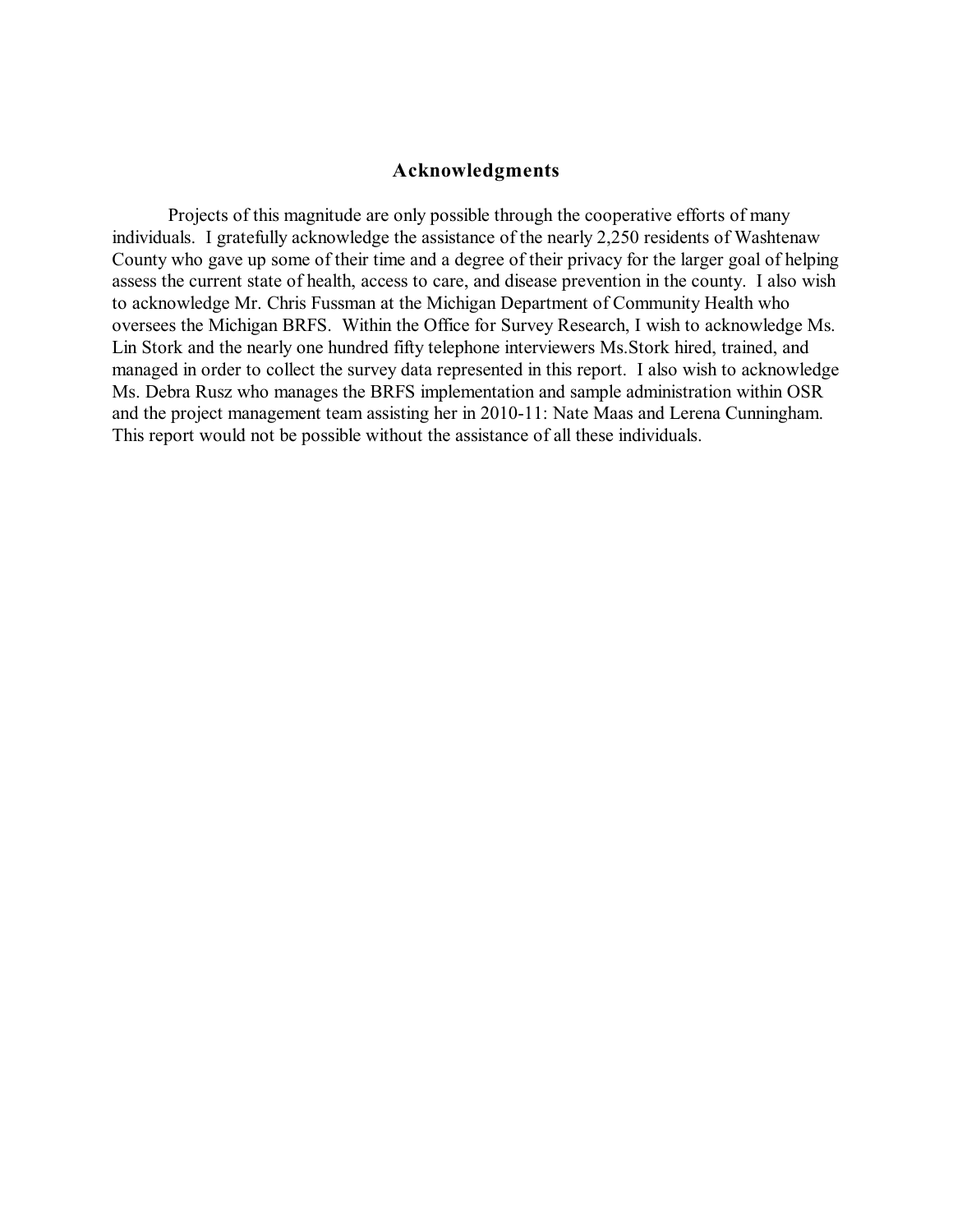### **TABLE OF CONTENTS**

APPENDIX: CATI INTERVIEW SCRIPT AND PROGRAM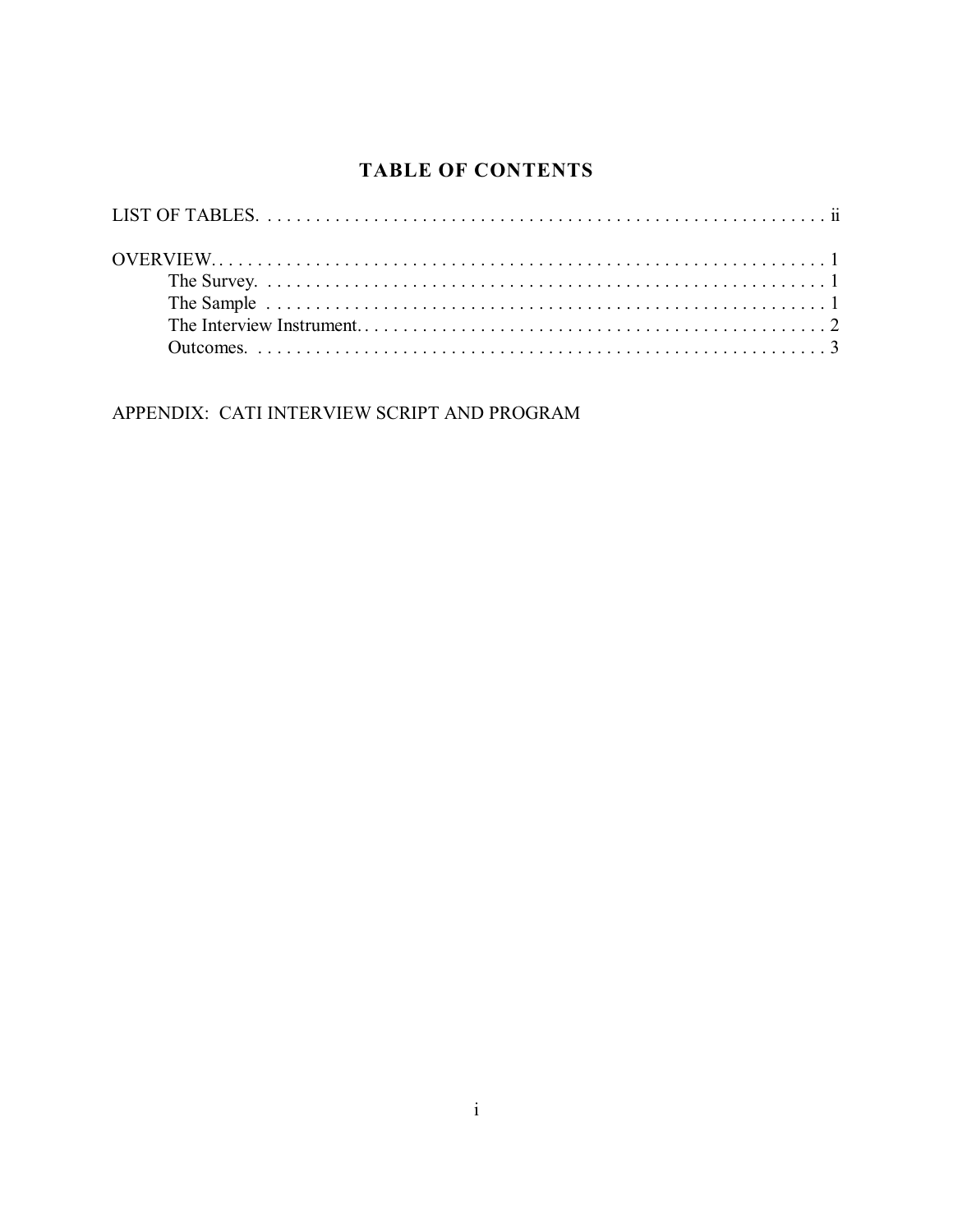### LIST OF TABLES

| Table 1. | 2010 Washtenaw County BRFS Frequency Distribution of                      |
|----------|---------------------------------------------------------------------------|
| Table 2. | Demographic Profile of the Weighted Sample, by Geographic Area Within the |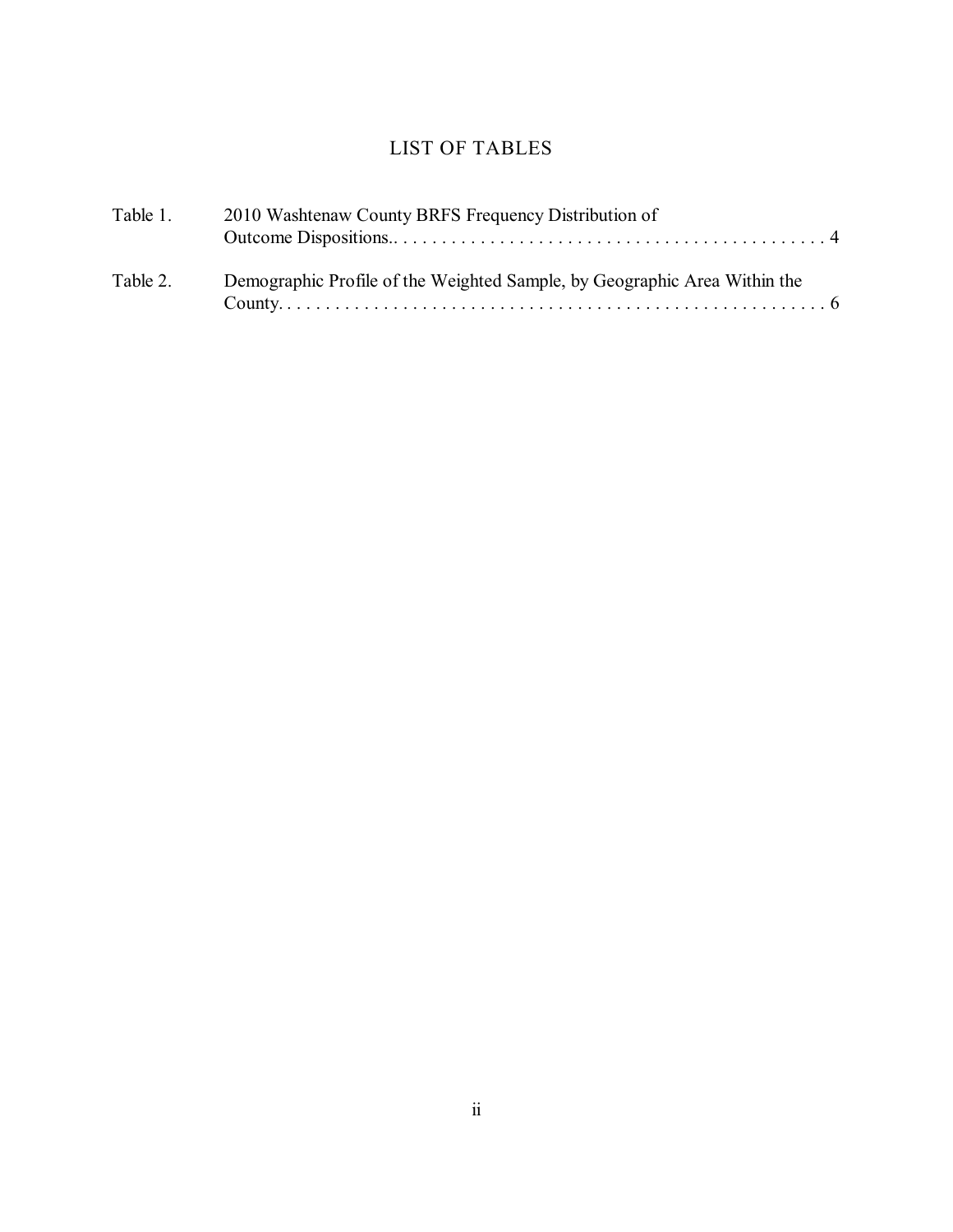## **The Washtenaw County Behavioral Risk Factor Survey, 2010: Methodological Report**

#### **OVERVIEW**

Using a telephone survey surveillance methodology, this project collected prevalence data on risk factors and conditions associated with many of the leading causes of morbidity and mortality. The data for this project were collected by the Office for Survey Research (OSR), a division of the Institute for Public Policy and Social Research (IPPSR) at Michigan State University in East Lansing, Michigan.

OSR conducted the survey under contracts with the Washtenaw County Health Department and with the Michigan Department of Community Health (MDCH).

#### **The Survey**

The 2010 Washtenaw County Behavioral Risk Factor Survey (WBRFS) followed the research protocol of the Michigan Behavioral Risk Factor Survey (MiBRFS). MiBRFS is a participating member of the Behavioral Risk Factor Surveillance System (BRFSS) designed and coordinated by the U.S. Centers for Disease Control and Prevention (CDC). CDC has developed a standardized core interview to be administered each year to which each state may add questions of particular interest to the state. CDC specifies a rigorous set of standards regarding the sample design, respondent selection, informed consent, call scheduling, monitoring, and verification procedures that must be followed.

The Washtenaw County BRFS was conducted from November 5, 2010 to May 1, 2011 The MiBRFS was conducted from January 19, 2010 through January 31, 2011.

#### **The Sample**

The survey sample was designed to be a stratified random sample of 1,712 Englishspeaking, non-institutionalized adults in Washtenaw County. These individuals were found using list-assisted, random digit dial sampling procedures to ensure that all residents with landline telephones have a chance to be included in the study. However, Washtenaw County also requested that OSR over-sample African Americans, Asian Americans and the Western region of the county. The goal was that 15% of respondents should be from Western Washtenaw County (i.e., zipcodes 48118, 48130, and 48158); 15% African Americans (by oversampling zipcodes 48197, 48198, and 48108); 10% Asian Americans (by oversampling zipcode 48105); and sufficient numbers of households with children under 18 to represent 300-350 children.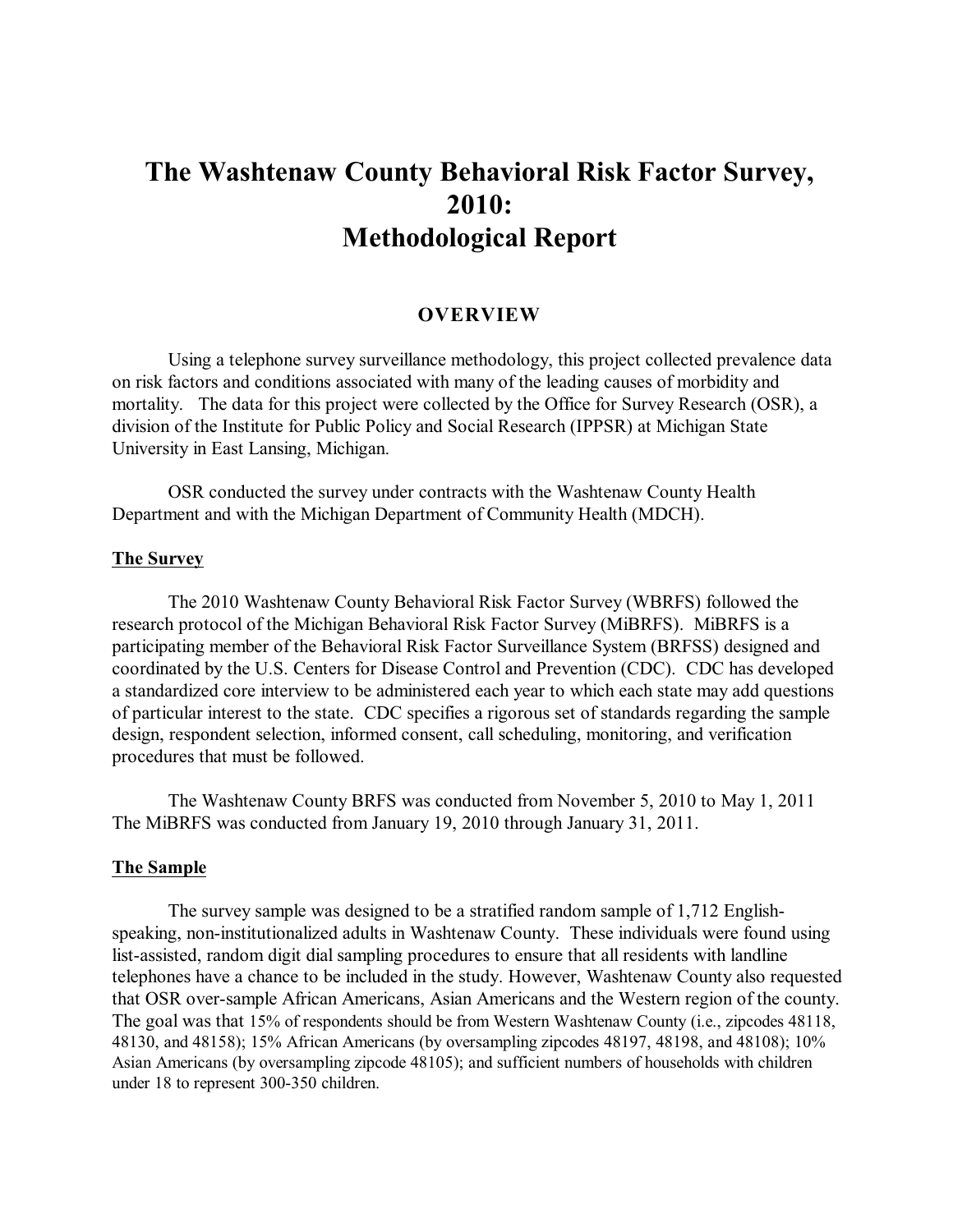OSR completed 2,004 interviews for this project, and, by agreement with the MiBRFS coordinators at MDCH, combined them with an additional 237 interviews with Washtenaw County residents in the MiBRFS for a total of 2,241. As planned, OSR was to complete interviews with 257 residents of the Western region, but completed 274 from the WBRFS sample alone. It was to complete 257 interviews with African Americans, but completed 260. It was to complete 171 interviews with Asian Americans, but was only able to complete 125. It was to complete interviews with at least 300-350 households with children, but it completed 591. The total number of interviews OSR was to complete was 1,712, but the number it actually completed was 1,962 plus an additional 42 interviews with county residents sampled for a parallel survey of Stockbridge and Grasslake.

For the total combined sample, OSR completed interviews with 661 households with children, 279 African Americans, 130 Asian Americans, and 346 residents of the Western region. OSR complete an extra 250 interviews attempting to reach the targeted number of interviews with Asian Americans. The original plan specified by the Washtenaw County Health Department called for oversampling zipcodes with high proportions of Asian Americans. After initial samples selected in this fashion were very disappointing in their yield of Asian Americans, OSR switched to a more focused stratification scheme based on the proportion of Asian Americans within specific census tracts. These are smaller geographic units than zipcodes so sampling can focused on more dense geographic areas than zipcode based approaches will permit. This greatly improved the yield of Asian Americans but OSR exhausted all listed phone numbers in these more dense tracts without reaching the targeted number of completes. We suspect the transition from landline to cell phone only may be appreciably greater among this population group than even others.

The telephone samples for this survey were based on landline numbers only. Cell phone numbers were not sampled because of the highly mobile groups of residents within the county who would be likely to have acquired cell phone coverage from providers elsewhere before moving into the county. Similarly, many individuals who may have acquired cell phone coverage from providers within the county would likely have now moved out of the county. Washtenaw County is believed to be one of the worst counties in the nation in terms of the adequacy of the cell phone sampling frame covering county residents only. Supplementing the landline frame with the cell phone frame was judged cost inefficient, particularly considering the estimated small bias likely to result from excluding the cell phone only segment of the county population.

The samples of landline telephone numbers were randomly selected according to OSR specification by Survey Sampling, Inc., and Genesys (for MiBRFS). OSR requested that the generated samples be cross-checked against telephone directory listings so that the names and addresses of the households associated with the selected phone numbers (where there were matches) could be provided to OSR. OSR mailed advance notice letters to the address listed roughly one week prior to releasing the replicate for calling. OSR asked that Genesys and Survey Sampling not provide information as to which subscriber and address corresponded to which phone number however so that anonymity was maintained.

Within selected households, OSR randomly selected one respondent to be interviewed from among the eligible adults living in the household (using the Troldahl-Carter procedure).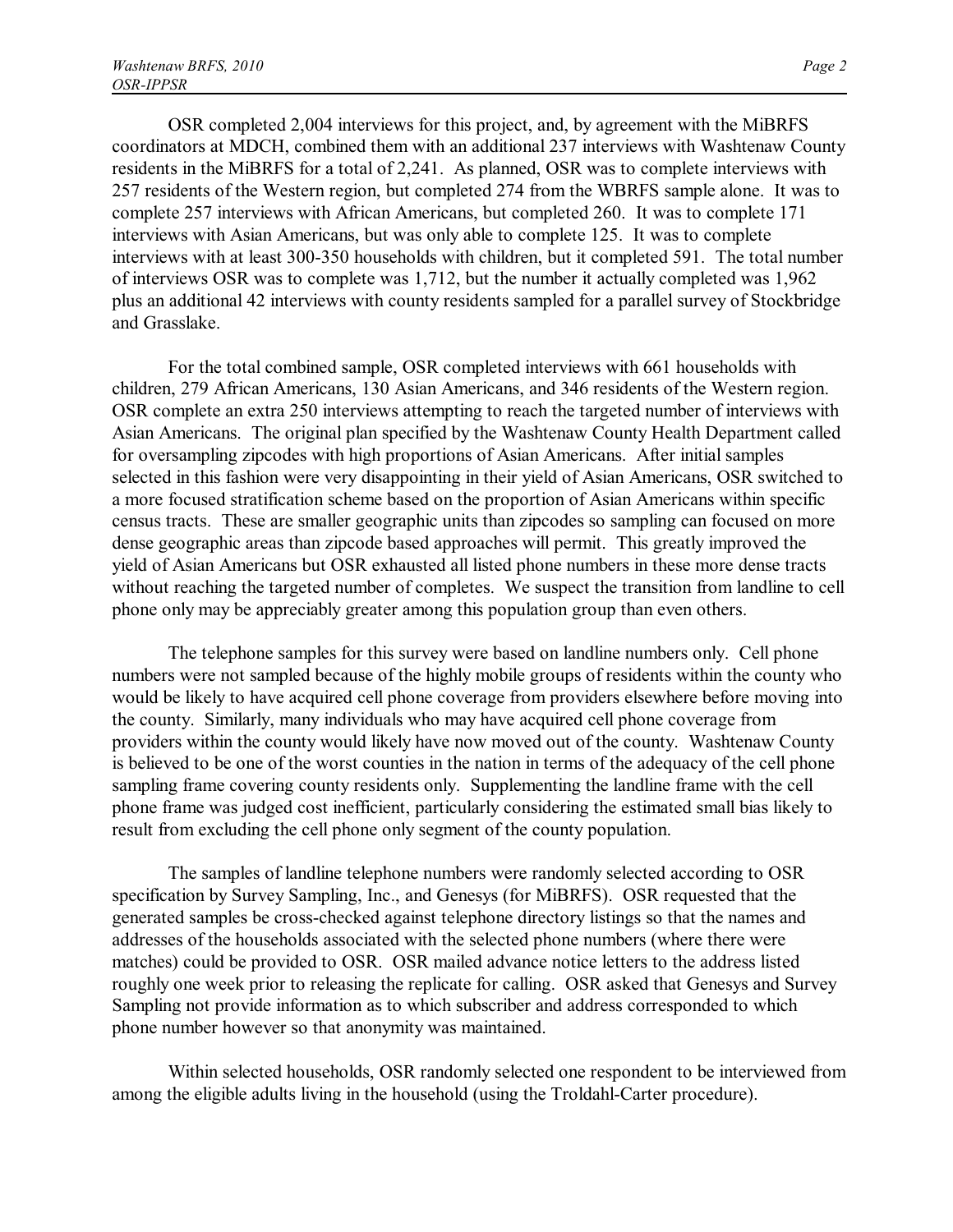OSR followed the same rigorous calling protocol as is required for the MiBRFS by CDC, especially in terms of total call attempts, spreading calls across time blocks throughout the week, refusal conversion attempts, and monitoring.

#### **The Interview Instrument**

The interview instrument consisted of three major components, the core set of questions specified by CDC, a second set of questions added to the MiBRFS by MDCH for the statewide survey, and a set of Washtenaw County added questions included only in the Washtenaw Countypurchased sample of interviews. Washtenaw County elected to drop a number of the core and MDCH-added items in the interest of keeping the interview shorter.

The final interview instrument can be described briefly as being divided into thirty-five sections as follows:

Section 1: Health Status Section 2: Healthy Days Section 3: Health Care Access Section 4. Sleep Section 5: Exercise Section 6: Diabetes Section 7: Dental Care Section 8: Cardiovascular Disease Section 9: Asthma Section 10: Disability Section 11: Tobacco Use Section 12: Demographics, including Height and Weight Section 13: Alcohol Consumption Section 14: Immunization Section 15: Falls Section 16: Seatbelt Use Section 17: Drunk Driving Section 20: Cancer Screening Section 21: HIV Testing Section 22: Emotional Support and Life Satisfaction Section 27: Anxiety and Depression Section W1: Suicide, Access to Care Section W2: Hypertension

Section W3: Cholesterol Section W4: Racial Discrimination in Care Section W5: Lack of Care Section W6: Service in Combat Zone Section W7: Pregnancy Section W8: Sex Partners Section W9: Nutrition Section W10: Physical Activity Section W11: Neighborhood Safety, Section W12: Firearms Section W13: Tobacco Use Section W14: Drug Use Section W15: Inadequate Income Section W16: Medical Research Section 27: Random Child Selection Section W17: Child's Height, Weight Section 29: Child's Asthma Section W18: Asthma Plan Section W19: Child's Depression, Suicide Section W20: Child's Play Activity Section W21: Helmet Use Section W22: Influence on Drug Use Section W23: Breastfed Section W24: Child's Nutrition

OSR conducted the telephone interviews using its computer assisted telephone interviewing (CATI) facilities in East Lansing, Michigan. The particular CATI system OSR used was CASES 5.4 developed by the University of California at Berkeley. A copy of the interview script for the substantive part of the interview is included in the appendix to this report.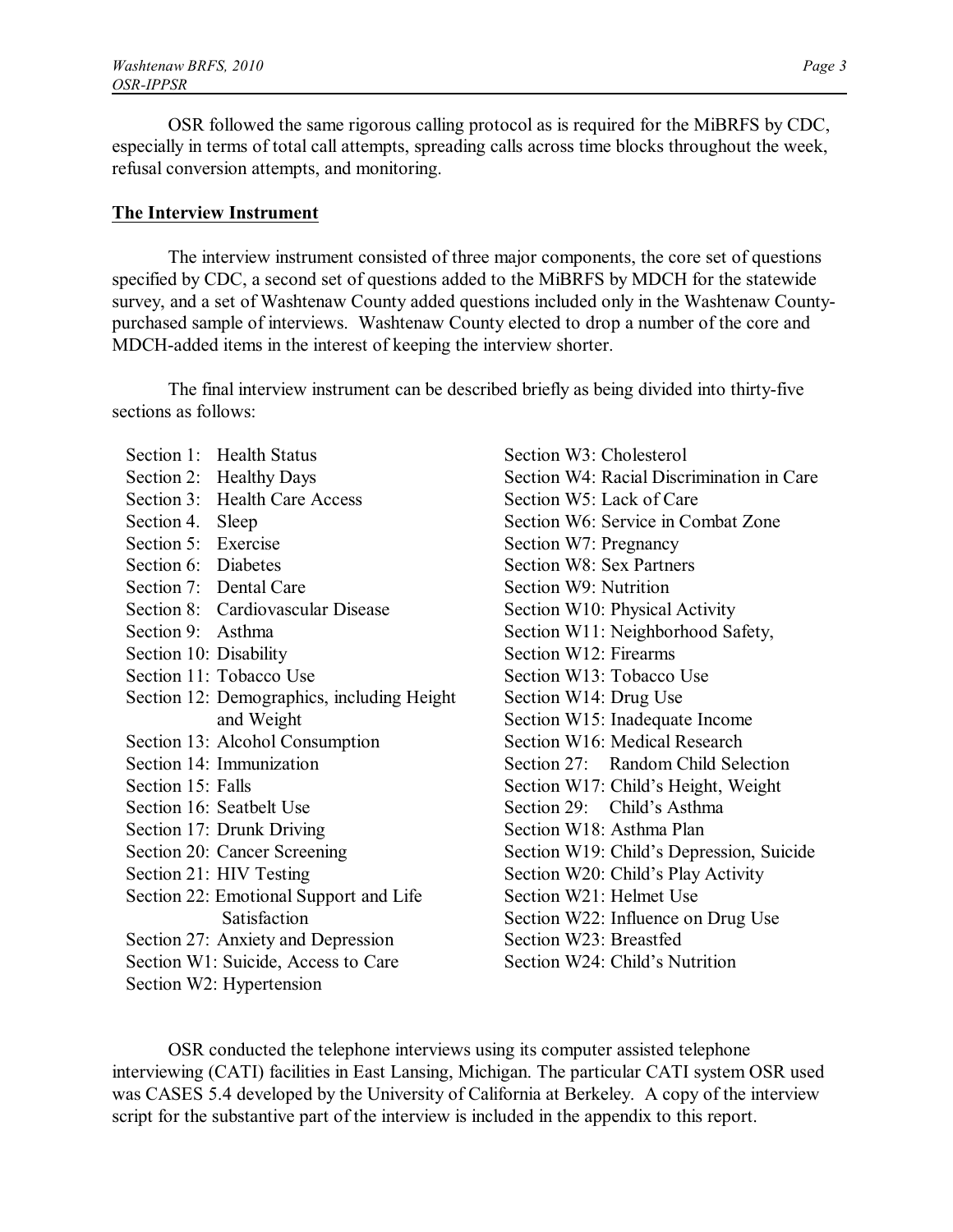#### **Outcomes**

OSR interviewers completed a total of 2,004 interviews for the Washtenaw County Behavioral Risk Factor Survey, which then were supplemented by 237 interviews completed with county residents in the 2010 MiBRFS. The typical completed interview lasted approximately 23.7 minutes – the MiBRFS interviews typically lasted approximately 21 minutes. Completed interviews required an average of 4.2 call attempts in order to produce the completed interview, but ranged from as few as a single call attempt to as many as 22 call attempts.

Using the BRFSS-provided specifications, the Washtenaw BRFS CASRO completion rate was 41.4%. The refusal rate was 6.7%. (See Table 1 for a detailed breakdown of outcome dispositions).

| <b>2010 Washtenaw County BRFS</b>                                        |                |  |
|--------------------------------------------------------------------------|----------------|--|
|                                                                          |                |  |
|                                                                          | <b>Total</b>   |  |
| 110 Completed INVW                                                       | 1926           |  |
| 120 Partial complete                                                     | 39             |  |
| 210 Termination in q                                                     | 27             |  |
| 220 Refusal after R selected                                             | 390            |  |
| 230 R never reached or did not start q                                   | 225            |  |
| 240 R away from residence                                                | 29             |  |
| 250 Language prob after R selected                                       | 32             |  |
| 260 R phys/ment unable                                                   | 61             |  |
| 270 Hang up or termination after $#$ adults recorded but before R select | $\mathbf{I}$   |  |
| 280 HH contact after # adults recorded but before R selected             | $\overline{2}$ |  |
| 305 Residents away for duration                                          | $\frac{12}{2}$ |  |
| 310 HU or term, unknown elig                                             | 651            |  |
| 315 HH contact, elig not known                                           | 254            |  |
| 320 Language prob before R selected                                      | 107            |  |
| 325 Phys/ment prob before R selected                                     | 41             |  |
| 330 HU, term, unknown if residence                                       | 733            |  |
| 332 Contact, unknown if private residence                                | $\theta$       |  |
| 335 MAD, message indicates HH                                            | 502            |  |
| 340 Tele Tech barrier, message indicates HH                              | $\overline{3}$ |  |
| 345 MAD, unsure if HH                                                    | 551            |  |
| 350 Tele Tech barrier, unsure if HH                                      | $\theta$       |  |
| 355 Phone num changed from HH to non-work during calling                 | 325            |  |
| 360 No Answer                                                            | 501            |  |
| 365 Busy                                                                 | 54             |  |
| 370 On Never Call List                                                   | $\overline{0}$ |  |
| 405 Out of county                                                        | 96             |  |
| 410 HH, no eligible respondent                                           | 9              |  |
| 420 Not Private residence                                                | 934            |  |
| 430 FAX, Data, Modem line, no contact                                    | 161            |  |
| 435 Cell Phone (started Quarter 2)                                       | 57             |  |
| 440 Fast Busy                                                            | 99             |  |
| 450 Non-Working, Disconnected                                            | 911            |  |
| Total                                                                    | 8,733          |  |
|                                                                          |                |  |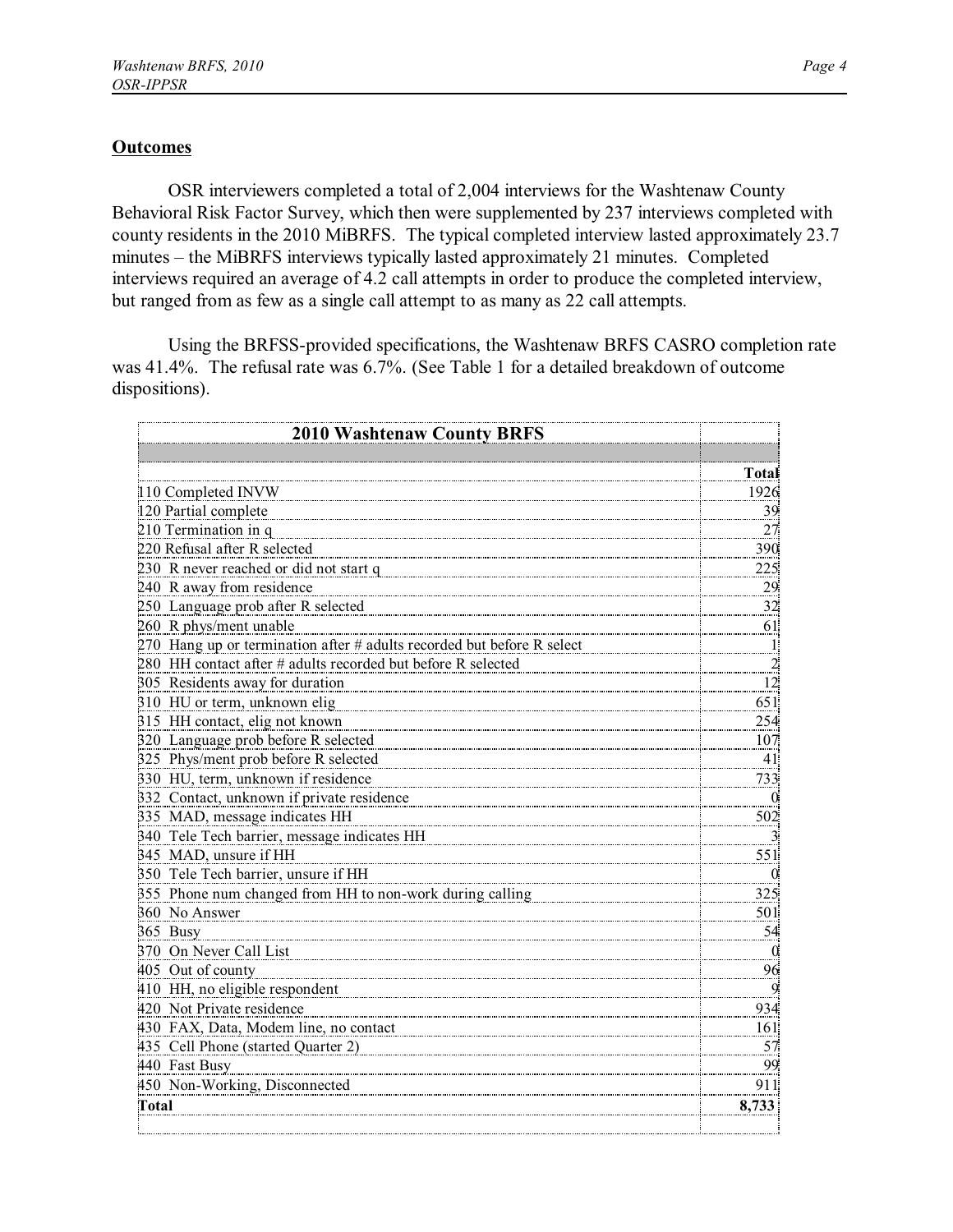| <b>REGROUPED</b>             |           |
|------------------------------|-----------|
| Completes                    | 1,974     |
| Eligible                     | 2,732     |
| Ineligible                   | 2,267     |
| Unknown                      | 3,734     |
| <b>UNKNDNOM</b>              | 2,041     |
| <b>CASRO RESPONSE RATE</b>   | 41.4%     |
| Break-offs & refusals        | 408       |
| Known Households             | 1,769     |
| Ineligible Households        | 9         |
| All Likely Households        | 2,262     |
| Households                   | 6,196     |
| Eligible Households          | 6,072     |
| <b>Overall Response Rate</b> | $32.50\%$ |
| <b>Cooperation Rate</b>      | 79.74%    |
| <b>Refusal Rate</b>          | $6.73\%$  |

OSR has weighted the final data set to correct for unequal probabilities of selection (i.e., different sampling rates across the four geographic strata, listed numbers vs. not-listed numbers, the number of phone lines to the household, and the number of adults living in the household) and to maximize the representativeness of the sample findings (post-stratification adjustments to match the gender, age, race and education profile of the Washtenaw County population for 2009 (based the U.S. Census Bureau's American Community Survey and the 2010 U.S. Census). The weight variable in the data file that makes all of these adjustments is CNTYWT. For making comparisons by racial groups, the weight variable in the data file to use is RACEWT, which makes all of these adjustments while also ensuring that the weighted number of cases in each racial group equals the actual number interviews completed within each group. For making comparisons across geographic regions, REGNWT should be used. Additionally, the sample of randomly selected children represented among households with children in the larger sample has also been weighted in a similar fashion. For analysis of the children, the weight variable that should be used is CH\_SAMPLEWT. Extreme values of CH-SAMPLEWT were trimmed to the 1<sup>st</sup> and 99<sup>th</sup> percentile values.

The final working sample size is 2,241 adults and 633 children. In general, the overall margin of sampling error for a sample of 2,241 is  $+ 2.1\%$  or less. Because of the over-sampling in the sample design, the design effect increases the margin of error to  $+3.2\%$  or less. The margin of sampling error will be larger within smaller segments of the sample.

Table 2 provides a demographic profile of the weighted sample for the county. The profile of respondents in the weighted data file very closely matches the population's profile.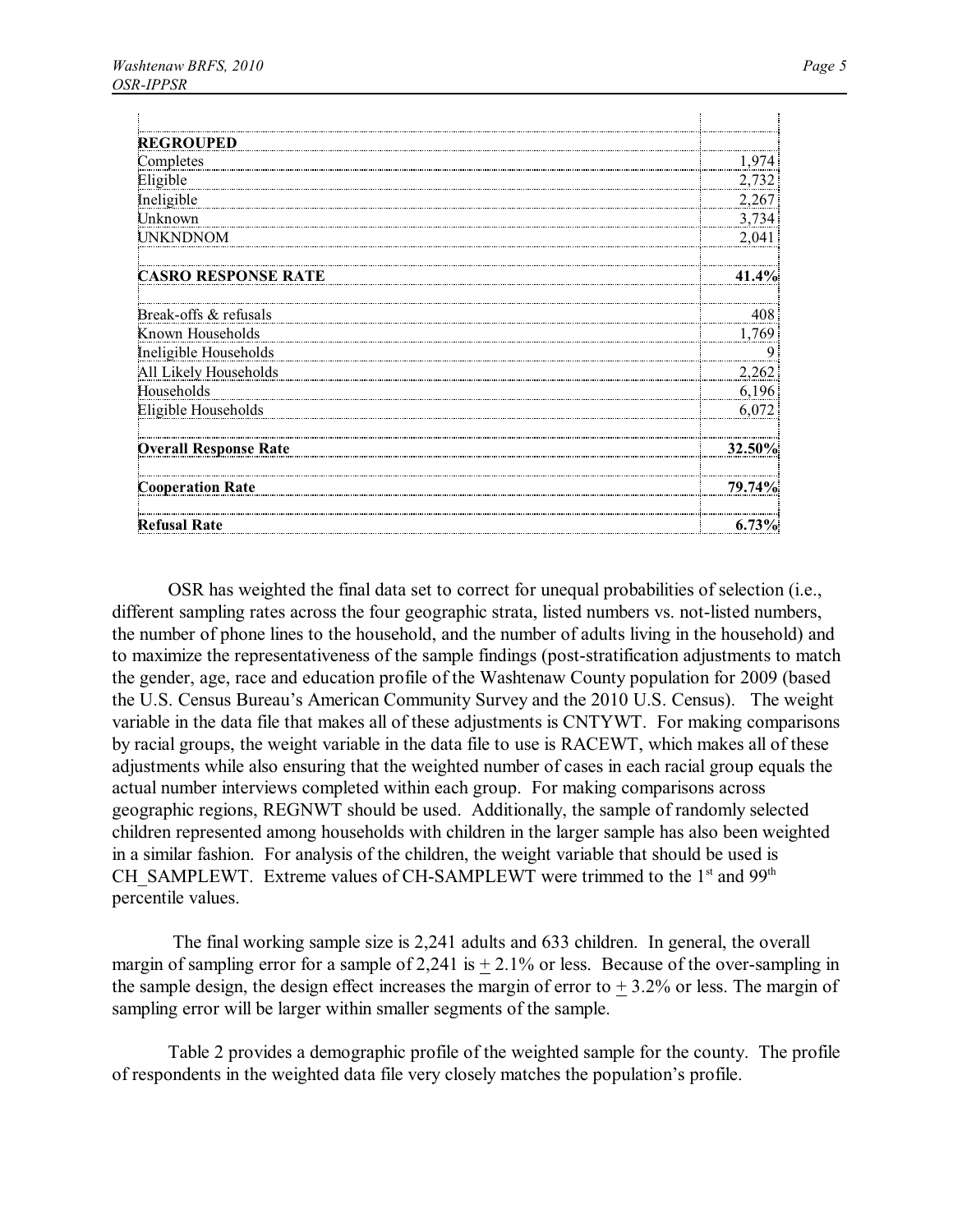Г

| County                   |                          |                  |  |  |  |
|--------------------------|--------------------------|------------------|--|--|--|
| Characteristic           |                          | Washtenaw County |  |  |  |
| <b>Sex</b>               | Male                     | 49.3%            |  |  |  |
|                          | Female                   | 50.7%            |  |  |  |
| Age                      | 18-24                    | 21.4%            |  |  |  |
|                          | 25-34                    | 18.1%            |  |  |  |
|                          | 35-44                    | 17.3%            |  |  |  |
|                          | 45-54                    | 18.5%            |  |  |  |
|                          | 55-64                    | 11.9%            |  |  |  |
|                          | 65-74                    | 7.9%             |  |  |  |
|                          | $75+$                    | 4.9%             |  |  |  |
| Race                     | White                    | 77.6%            |  |  |  |
|                          | African American         | 11.9%            |  |  |  |
|                          | Asian                    | 8.1%             |  |  |  |
|                          | Other                    | 2.3%             |  |  |  |
| Education                | < High School            | 5.9%             |  |  |  |
|                          | High School Grad.        | 17.5%            |  |  |  |
|                          | Some College             | 32.9%            |  |  |  |
|                          | College Grad. +          | 43.6%            |  |  |  |
| <b>Marital Status</b>    | Single (never married)   | 24.8%            |  |  |  |
|                          | Married                  | 60.3%            |  |  |  |
|                          | Divorced                 | 6.2%             |  |  |  |
|                          | Widowed                  | 3.1%             |  |  |  |
|                          | Separated                | 0.5%             |  |  |  |
|                          | Unmarried couple         | 4.9%             |  |  |  |
| <b>Employment Status</b> | Employed for wages       | 46.0%            |  |  |  |
|                          | Self-Employed            | 12.4%            |  |  |  |
|                          | Out of work $(> 1$ year) | 3.2%             |  |  |  |
|                          | Out of work $(< 1$ year) | 4.4%             |  |  |  |
|                          | Homemaker                | 4.6%             |  |  |  |
|                          | Student                  | 12.2%            |  |  |  |
|                          | Retired                  | 14.5%            |  |  |  |
|                          | Unable to Work           | 2.9%             |  |  |  |
| Children <18 in Home     | Yes                      | 41.2%            |  |  |  |
|                          | No                       | 58.8%            |  |  |  |
| Household Income         | $<$ \$20,000             | 12.1%            |  |  |  |
|                          | \$20,000 - 34,999        | 16.0%            |  |  |  |
|                          | \$35,000 - 49,999        | 9.8%             |  |  |  |
|                          | \$50,000 - 74,999        | 16.2%            |  |  |  |
|                          | $$75,000 +$              | 45.8%            |  |  |  |

٦